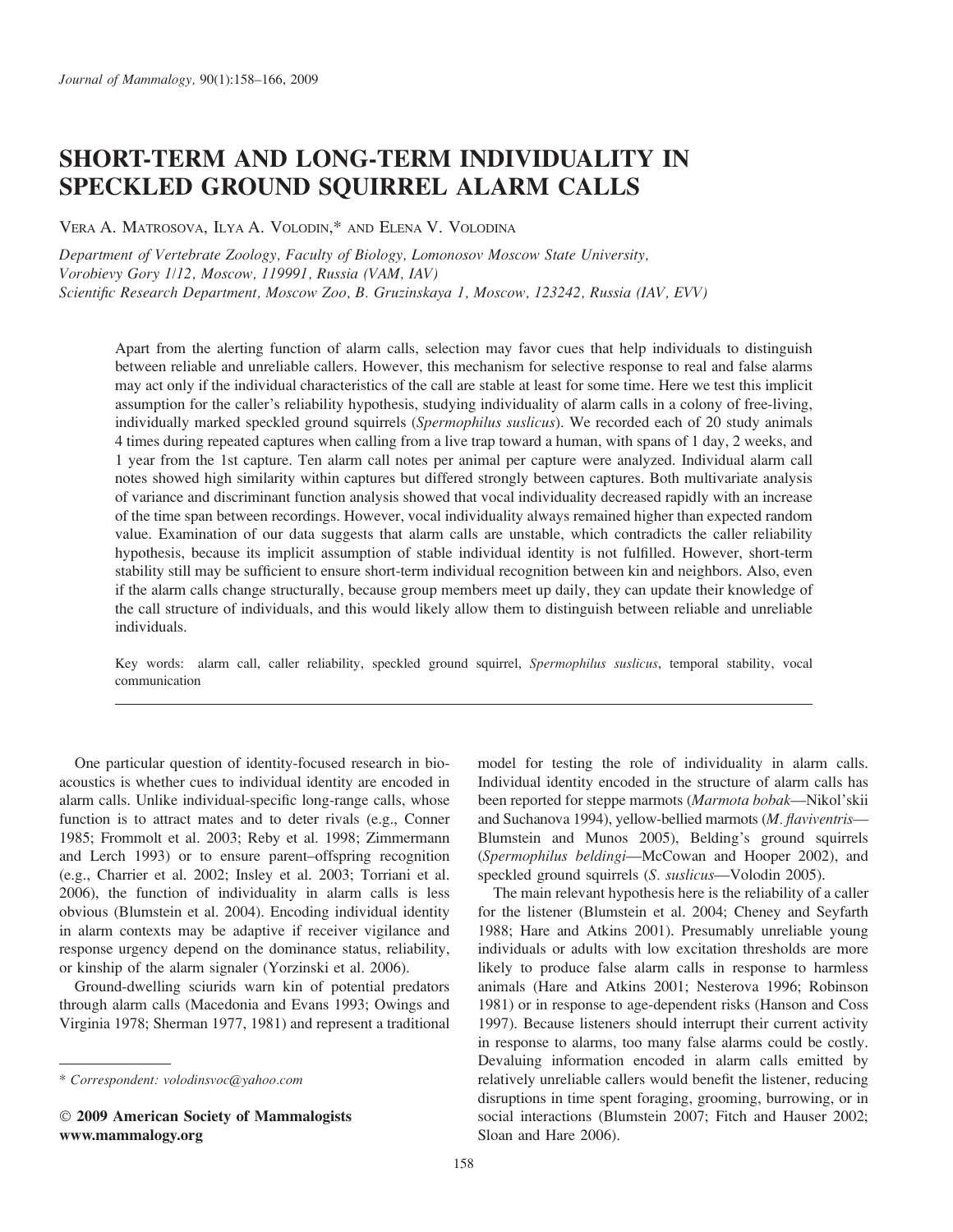

FIG. 1.—A) Spectrogram of a spontaneous series of the alarm call notes produced by male speckled ground squirrel (Spermophilus suslicus) no. 446 calling from a live trap toward a human. B) Spectrogram of 10 alarm call notes recorded from 10 study animals, 1 note per animal.  $m =$  males,  $f =$  females; numbers denote individual marks.

Discrimination between familiar and unfamiliar vocalizations has been observed in Richardson's ground squirrels (Spermophilus richardsonii—Hare 1998) and yellow-bellied marmots (Blumstein and Daniel 2004). Discrimination between calls of juveniles and adults has been observed in California ground squirrels (S. beecheyi—Hanson and Coss 2001), steppe marmots (Nesterova 1996), and yellow-bellied marmots (Blumstein and Daniel 2004). In Richardson's ground squirrels, there is a lack of differential response of adults to calls of juveniles varying in call rate, bout length, or both (Sloan and Hare 2006), whereas in Belding's ground squirrels there is a reduced responsiveness to calls of juveniles relative to adult-produced alarm calls (Robinson 1981). If alarm calls of juveniles are less reliable than alarm calls of adults, these results were inconsistent: steppe marmots and California, Belding's, and Richardson's ground squirrels responded more to presumably ''reliable'' adult calls, whereas adult female yellow-bellied marmots responded more to presumably ''unreliable'' juvenile calls.

All the studies on discrimination between the reliable and unreliable callers are based on the implicit assumption that individual or age- or sex-related features, or both, of alarm calls are prominent and stable at least over short periods of time. High temporal variability of alarm call structure should not allow conspecifics to relate false alarms with a particular individual. However, this assumption has not yet been tested.

Speckled ground squirrels are relatively long-living (up to 6 years—Babitsky et al. 2006), small-sized (body mass 180– 220 g, body length without tail 190–220 mm), diurnal, herbivorous, obligate-hibernating sciurids (Lobkov 1999). Yearlings can breed after their 1st winter (Babitsky et al. 2006). Their meadow, steppe, and crop habitats allow good visibility only at the beginning of the growing season; by mid-June grass stands are taller than a fully erect ground squirrel, seriously reducing visual perception (Lobkov 1999; Tchabovsky 2005). The population density of this species can reach up to 200 animals/ha (Lobkov 1999; Tchabovsky et al. 2005). Animals share territories, and their dominant–subordinate relations are noticeable only within the short mating period early in the spring (Lobkov 1999; Titov 2001, 2003a).

The alarm calls of the speckled ground squirrel consist of weakly modulated tonal notes about 200 ms in duration, with fundamental frequency ranging from 8,500 to 11,500 Hz (Fig. 1A), which are typically produced in series with intervals substantially longer than the duration of the notes themselves (Matrosova et al. 2006, 2007; Nikol'skii 1979; Volodin 2005). The alarm notes produced within a series are very similar to each other, but vary significantly between individuals (Volodin 2005; Fig. 1B). Previous studies suggested only slight differences between sexes in alarm call structures (Volodin 2005) and lack of age differences in the alarm call fundamental frequency as well (Matrosova et al. 2007). Therefore, in this species, recognition of a caller's reliability may be based primarily on individual features of alarm calls.

Here we test the crucial assumption of the caller's reliability hypothesis, temporal stability of individual alarms, for speckled ground squirrels. The purpose of our study was to estimate stability of individual features encoded in the structure of alarm call notes recorded from individually marked, free-living squirrels over different periods of time: over 1 day, over 2 weeks, and over 1 year.

## MATERIALS AND METHODS

Subjects and study area.—We recorded alarm calls from 12 male and 8 female adult (1 year old and older) speckled ground squirrels, livetrapped repeatedly on a 1-ha colony in the Moscow region, Russia  $(54^{\circ}47'68''N, 38^{\circ}42'23''E)$ . This is one of the northernmost colonies of this species (Shekarova et al. 2003). Aboveground activity of this colony lasts 3.5–4 months annually, from early to mid-April to early to mid-August (Tchabovsky et al. 2005). The study grid is situated on a low riverbank, 50 m from the shoreline. The colony has been studied since 2001, and all animals on the study grid are individually marked with microchips (Bayer AG, Leverhusen, Germany), and repeatedly (once every 2 weeks or more often) captured in wire-mesh live traps,  $30 \times 10 \times 10$  cm, with sunflower seed bait, followed by acoustic recording and weighing (Volodin 2005). Thus, before the start of this research, all 20 study animals were familiar with capture and call-recording procedures. All methods followed guidelines approved by the American Society of Mammalogists (Gannon et al. 2007).

Data collection.—We recorded alarm calls (Fig. 1A) during repeated 3-day-long visits, every 2 weeks in May to the beginning of June 2003–2006. During each visit, we captured a subject animal 1 or more times, and for each capture call recording and other procedures were identical. Alarm calls were recorded from squirrels in wire-mesh traps within 1 h of capture. Animals emitted alarm calls toward humans spontaneously or in response to additional stimulation (movements of a handheld baseball cap). All recordings were collected by 2 human researchers (VAM or IAV), dressed similarly in camouflage suits. In live traps, the pattern of calling toward humans and structure of alarm notes were similar to those that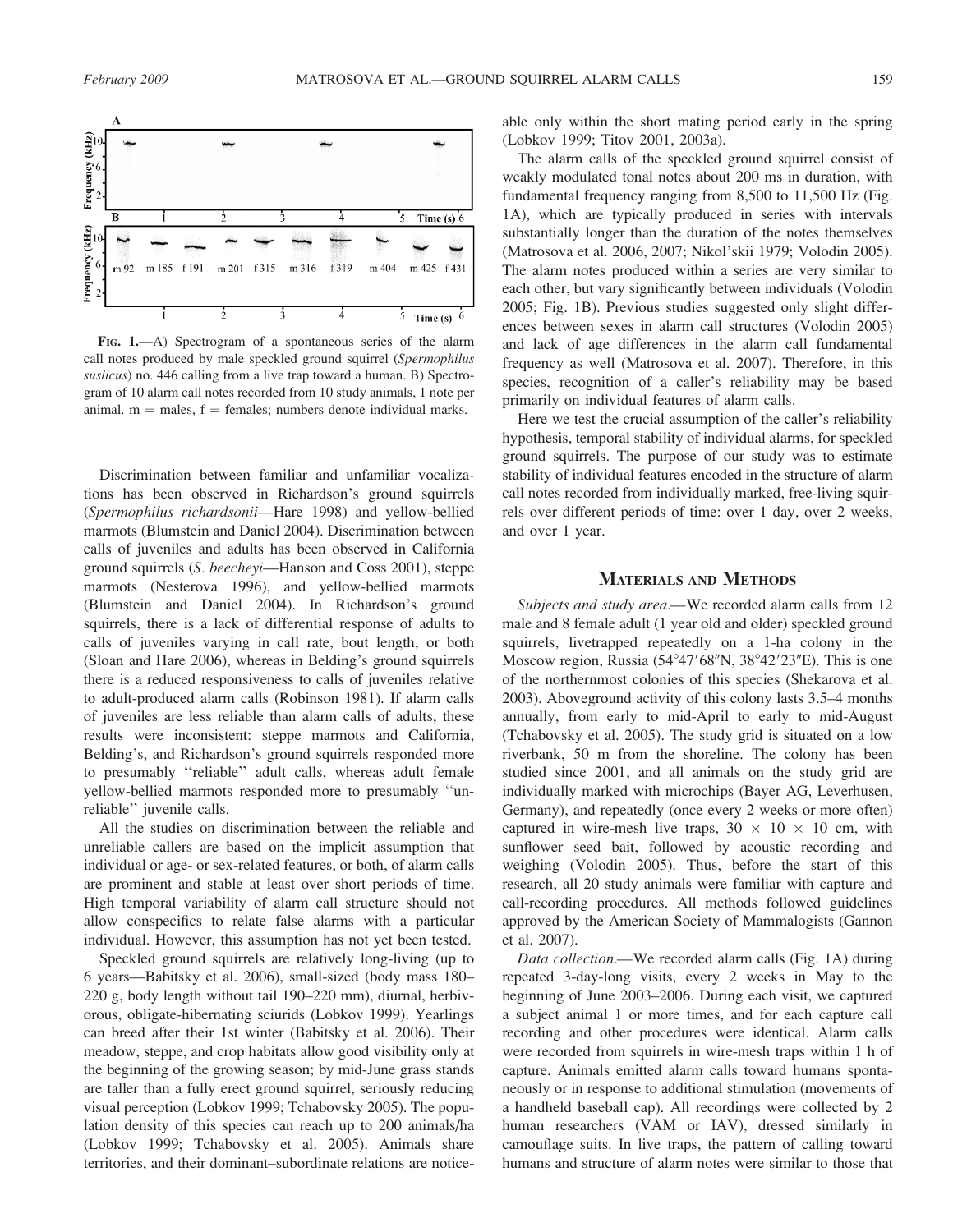

FIG. 2.—Time spans between the alarm call recordings selected for acoustic analysis for each of 20 speckled ground squirrels (Spermophilus suslicus).  $1 = 1$ st recording ("start")—the 1st recording after hibernation, made at the beginning to mid-May;  $2 =$ 2nd recording (''over 1 day'')—the next recording after the start recording, made within 48 h from it;  $3 = 3$ rd recording ("over 2) weeks'')—the 1st recording among recordings made 9–14 days after the start recording;  $4 = 4$ th recording ("over 1 year")—the 1st recording after hibernation, made a year before the start recording.

occurred under natural conditions toward predators (Matrosova et al. 2007; Nikol'skii 1979; Volodin 2005), allowing us to reliably distinguish these calls as alarms. Sound recording always preceded other manipulations of an animal (individual mark checking, physical examination, and weighing). After the manipulations, animals were released at the place of capture.

On average, a recording lasted 3–4 min and provided 30–40 alarm call notes per animal. The distance to the microphone was about 30 cm. We used a Marantz PMD-222 (D&M Professional, Kanagawa, Japan) analog tape recorder with AKG-C1000S (AKG-Acoustics Gmbh, Vienna, Austria) cardioid electret condenser microphone and Type II chrome audiocassette EMTEC-CS II (EMTEC Consumer Media, Ludwigshafen, Germany). The system provided frequency response 40–14,000 Hz on tape speed 4.75 mm/s. Additionally, we made recordings with highly sensitive equipment, a CFrecorder Marantz PMD-671 with a Sennheiser K6 ME-64 microphone (Sennheiser Electronic, Wedemark, Germany), providing a qualitative recording within a range 40–24,000 Hz, to estimate the relative amplitude of the alarm call harmonics.

All measurements of body mass (1 per animal) were made on electronic scales (Tefal Ovelys 798881; Groupe SEB, Ecully Cedex, France) with 1-g precision after an audio recording, from the same animals that provided calls for analysis.

Call samples.—For each of the 20 squirrels, we selected 4 call recordings with strictly specified time spans between them (Fig. 2). The 1st (''start'') recording was recorded shortly after hibernation, 2–4 weeks after emergence from burrows, that is, at the beginning to middle of May 2004, 2005, or 2006. The 2nd recording was made within 2 days ( $\bar{X} = 0.8$  days  $\pm 0.7$ ) SD) of the 1st recording. The 3rd recording was made approximately 2 weeks after the start recording (from 9 to 14 days,  $\bar{X} = 11 \pm 1.7$  days). The 4th recording also was made immediately after hibernation (May or the beginning of June) but it was made 1 year (2003, 2004, or 2005 depending on individual) before the start recording. We used 4th recordings made during the year preceding the start recordings to increase our sample size.

Thus, 4 recordings were made with the following time spans: from the start to the 2nd recording—less than 48 h (hereafter



FIG. 3.—The measured temporal and frequency parameters of an alarm call note of a speckled ground squirrel (Spermophilus suslicus). Left: the mean amplitude spectrum; right: spectrogram.  $f0$  max = the maximum fundamental frequency of a note, selected as maximum of 22 point measurements taken with equal intervals within a note; f0  $min =$  the minimum fundamental frequency of a note; f0 beg  $=$  the fundamental frequency at the beginning of a note; f0 quart1  $=$ the fundamental frequency at the 1st quarter of a note; f0 center  $=$  the fundamental frequency in the middle of a note; f0 quart $3 =$ the fundamental frequency at the 3rd quarter of a note; f0 end  $=$  the fundamental frequency at the end of a note; f peak  $=$  the maximum amplitude frequency of a note.

''over 1 day''), from the start to the 3rd recording—9–14 days (hereafter ''over 2 weeks''), and from the start to the 4th recording—approximately 1 year (hereafter ''over 1 year'': Fig. 2). The total sample consisted of 80 recordings, 4 per animal for 20 animals. For analysis of the recordings, we randomly selected 10 alarm notes of good quality (high amplitude, not interrupted by wind) per recording (for 2 recordings we had only 3 and 7 notes), for 790 notes in total.

Call analysis.—All analyses of calls were made with Avisoft SASLab Pro software version 4.3 (Avisoft Bioacoustics, Berlin, Germany). Calls were digitized with 24-kHz sampling frequency and 16-bit precision. Spectrograms were created using Hamming window, fast Fourier transform length 1,024 points, frame 50%, and overlap 96.87%. These settings provided a bandwidth of 61 Hz, frequency resolution of 23 Hz, and time resolution of 1.3 ms.

All measurements were taken from the fundamental frequency band f0, because a pilot call analysis over the frequency range up to 24 kHz showed that the fundamental frequency band coincided with frequency of maximum amplitude, that is, was always the highest in amplitude in comparison with its harmonics. Alarm call notes were weakly modulated in frequency, so it was difficult to determine a position of f0 maximum visually (Fig. 3). We used the ''automatic parameter measurements'' option of Avisoft SASLab Pro to extract the fundamental frequency values. After high-pass filtration at 1 kHz to remove background noise, we automatically measured f0 for each of 22 single power spectra, taken with equal intervals from beginning to end of a call note. Then, the f0 max, f0 min, f0 beg (point 1), f0 quart1 (point 6), f0 center (calculated as an arithmetic mean of the f0s taken in points 11 and 12), f0 quart3 (point 16), and f0 end (point 22) of a call note were automatically selected from these 22 point values. With this option, we measured duration of each alarm call note.

We also measured automatically the maximum amplitude frequency (f peak) of a call note from the mean amplitude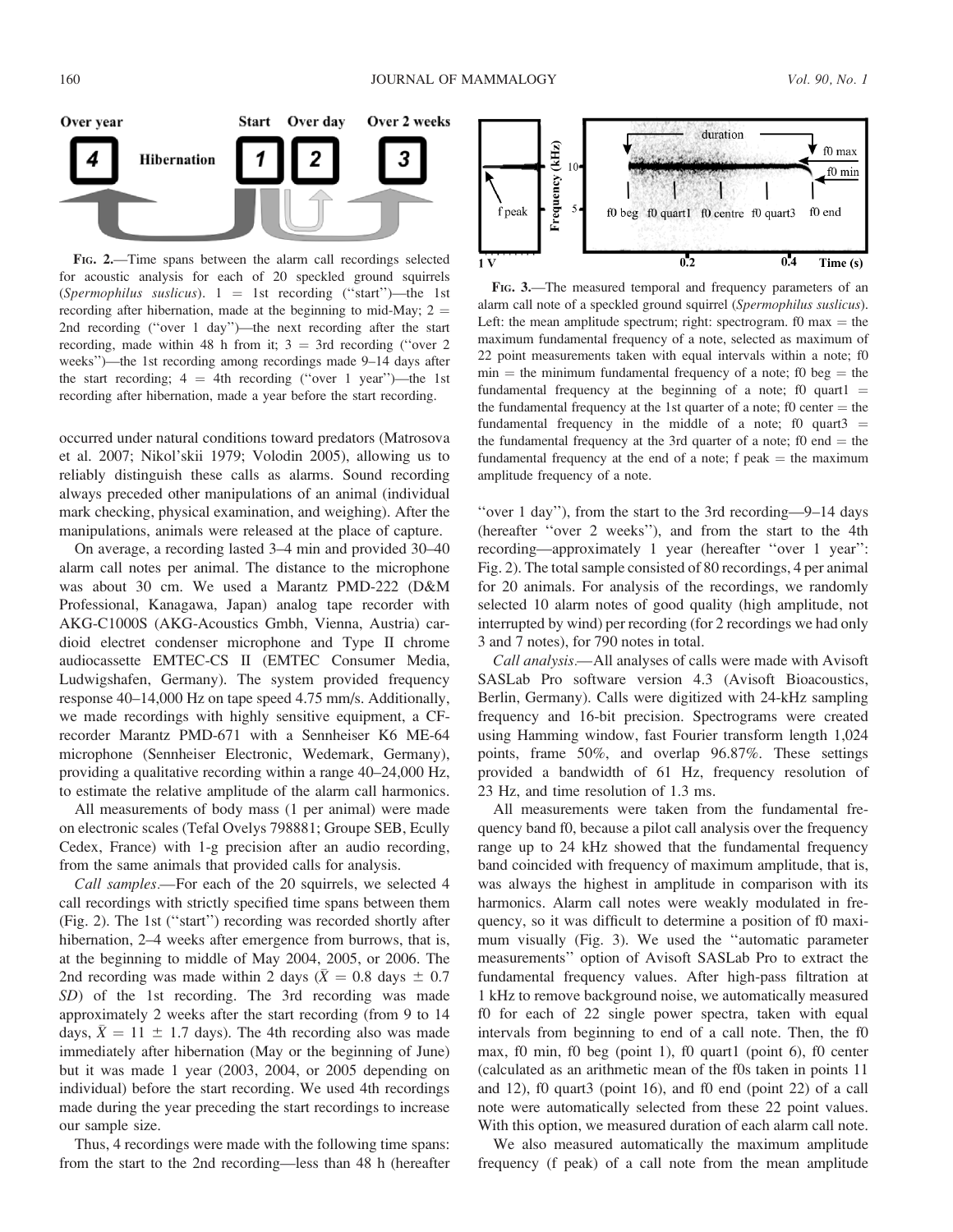TABLE 1.—Multivariate analysis of variance (MANOVA) results testing the influence of individuality and interrecording span on each of 11 parameters of the alarm call notes in 20 speckled ground squirrels (Spermophilus suslicus);  $n =$  number of notes;  $F = F$ -ratio of MANOVA;  $P =$  significance level.

|                        | Interrecording time span                         |                                  |                                                      |                                   |                                                   |                                  |  |  |
|------------------------|--------------------------------------------------|----------------------------------|------------------------------------------------------|-----------------------------------|---------------------------------------------------|----------------------------------|--|--|
|                        | Over day (1st and 2nd recordings)<br>$(n = 400)$ |                                  | Over 2 weeks (1st and 3rd recordings)<br>$(n = 393)$ |                                   | Over year (1st and 4th recordings)<br>$(n = 397)$ |                                  |  |  |
| Call parameter         | Individuality<br>$(F [d.f. = 19, 379])$          | Time<br>$(F \, [d.f. = 1, 379])$ | Individuality<br>$(F \mid d.f. = 19, 372])$          | Time<br>$(F \mid d.f. = 1, 372])$ | Individuality<br>$(F \mid d.f. = 19, 376)$        | Time<br>$(F \mid d.f. = 1, 376)$ |  |  |
| Duration               | $45.61***$                                       | $8.26**$                         | $39.61***$                                           | 1.82, $P = 0.178$                 | $34.31***$                                        | $12.69***$                       |  |  |
| f peak                 | 247.05***                                        | 1.57, $P = 0.211$                | $146.73***$                                          | 1.58, $P = 0.209$                 | 125.94***                                         | 1.35, $P = 0.246$                |  |  |
| f0 min                 | 189.59***                                        | $4.58*$                          | $126.22***$                                          | $0.01, P = 0.922$                 | $100.56***$                                       | 0.38, $P = 0.540$                |  |  |
| f0 max                 | 348.46***                                        | $0.19, P = 0.667$                | $217.10***$                                          | $0.14, P = 0.705$                 | 128.28***                                         | 1.33, $P = 0.250$                |  |  |
| f0 beg                 | 282.03***                                        | $0.05, P = 0.820$                | $179.71***$                                          | $0.21, P = 0.645$                 | 98.31***                                          | 1.54, $P = 0.216$                |  |  |
| $f0$ quart1            | 279.14***                                        | $0.51, P = 0.467$                | $166.65***$                                          | 0.38, $P = 0.539$                 | 121.59***                                         | 2.25, $P = 0.135$                |  |  |
| f0 centre              | 258.60***                                        | 1.72, $P = 0.190$                | 137.44***                                            | 0.93, $P = 0.334$                 | $125.50***$                                       | 1.46, $P = 0.228$                |  |  |
| $f0$ quart $3$         | 259.50***                                        | 1.70, $P = 0.193$                | $155.21***$                                          | 2.27, $P = 0.133$                 | 130.39***                                         | 2.11, $P = 0.148$                |  |  |
| f0 end                 | 205.01***                                        | $4.26*$                          | 150.18***                                            | $0.01, P = 0.667$                 | 119.53***                                         | $0.58, P = 0.448$                |  |  |
| $Up$ -down coefficient | $17.44***$                                       | 4.88*                            | $9.37***$                                            | 0.01, $P = 0.949$                 | $11.56***$                                        | 1.47, $P = 0.226$                |  |  |
| Extrema coefficient    | $4.06***$                                        | $4.19*$                          | $7.39***$                                            | $0.77, P = 0.382$                 | $4.90***$                                         | $6.89**$                         |  |  |

\*  $P < 0.05$ ; \*\*  $P < 0.01$ ; \*\*\*  $P < 0.001$ .

spectrum. All measurements of duration, f0 and f peak were exported automatically to Microsoft Excel (Microsoft, Redmond, Washington).

For each alarm call note, we calculated 2 coefficients that described the fundamental frequency contour: up–down coefficient and extrema coefficient. To calculate the up–down coefficient, we estimated the direction of fundamental frequency run at each of the 22 points of measurement. An increase in frequency compared to a preceding point was marked as " $+1$ ," a decrease as  $-1$ ," and no changes as  $-0$ ." The sum of these values plus 22 provided the up–down coefficient for the given note. The values of the up–down coefficient could vary from 1 (for the decreasing fundamental frequency from the 1st to the last point) to 43 (for the increasing fundamental frequency from the 1st to the last point). The extrema coefficient represented the number of local maxima and minima in the fundamental frequency contour, and could vary from 0 (with a straight line) to 20 (with a sawtooth contour).

We did not measure the interval between alarm notes because this parameter could be influenced by an observer's behavior. Overall, for each alarm call note we measured 1 temporal, 8 frequency, and 2 contour parameters.

Statistical analyses.—We used a 2-way multivariate analysis of variance (MANOVA) to test the influence of individuality and interrecording span on the call parameter values. We used a Friedman analysis of variance (ANOVA) to compare the individual mean parameter values for call notes of 1st, 2nd, 3rd, and 4th recordings.

We used discriminant function analysis (DFA) to calculate the probability of correctly classifying alarm call notes to the correct individual for each call sample (of 1st, 2nd, 3rd, and 4th recordings). We classified call notes from the test sets (of 2nd, 3rd, and 4th recordings) with discriminant functions derived from the training call set (of 1st recordings), considering the value of the correct cross-validation as a measure of the retained individuality with time.

We calculated the expected level of correct classification with DFA if the calls we analyzed were randomly distributed between individuals (Solow 1990; Volodina et al. 2006). For this procedure, we created 20 randomization groups from the training call set (of 1st recordings), according to the number of animals included in the DFA. Each group contained 10 calls recorded from 10 different individuals. We then applied DFA and calculated the probability of correctly classifying call notes to randomization groups. This probability was taken as a random value of classification. The differences between the random and observed values of correct classification were tested for significance with chi-square tests. All statistical analyses were made in STATISTICA, version 6.0 (StatSoft, Tulsa, Oklahoma), and differences were considered significant where  $P < 0.05$ .

## **RESULTS**

Comparison of F-ratios from the MANOVA indicated that the influence of individuality on call parameters was always stronger than the influence of the interrecording span (Table 1). Individuality was encoded mainly in frequency parameters, less in duration, and least in frequency contour parameters (Table 1).

Because all 3 MANOVAs included the same 20 individuals, we could compare F-ratios on the factor individuality for each call parameter depending on the interrecording span (Fig. 4). The comparison showed a steady decrease of individuality with an increase of the interrecording span for all frequency parameters. Individuality was pronounced at nearly equal levels in the alarm call notes recorded both over 2 weeks and over 1 year (Fig. 4). The F-ratio values for duration and 2 contour parameters varied slightly with increasing interrecording span. Therefore, the f0 max showed the greatest potential to encode individuality in calls, whereas frequency contour parameters showed the least (Table 1; Fig. 4).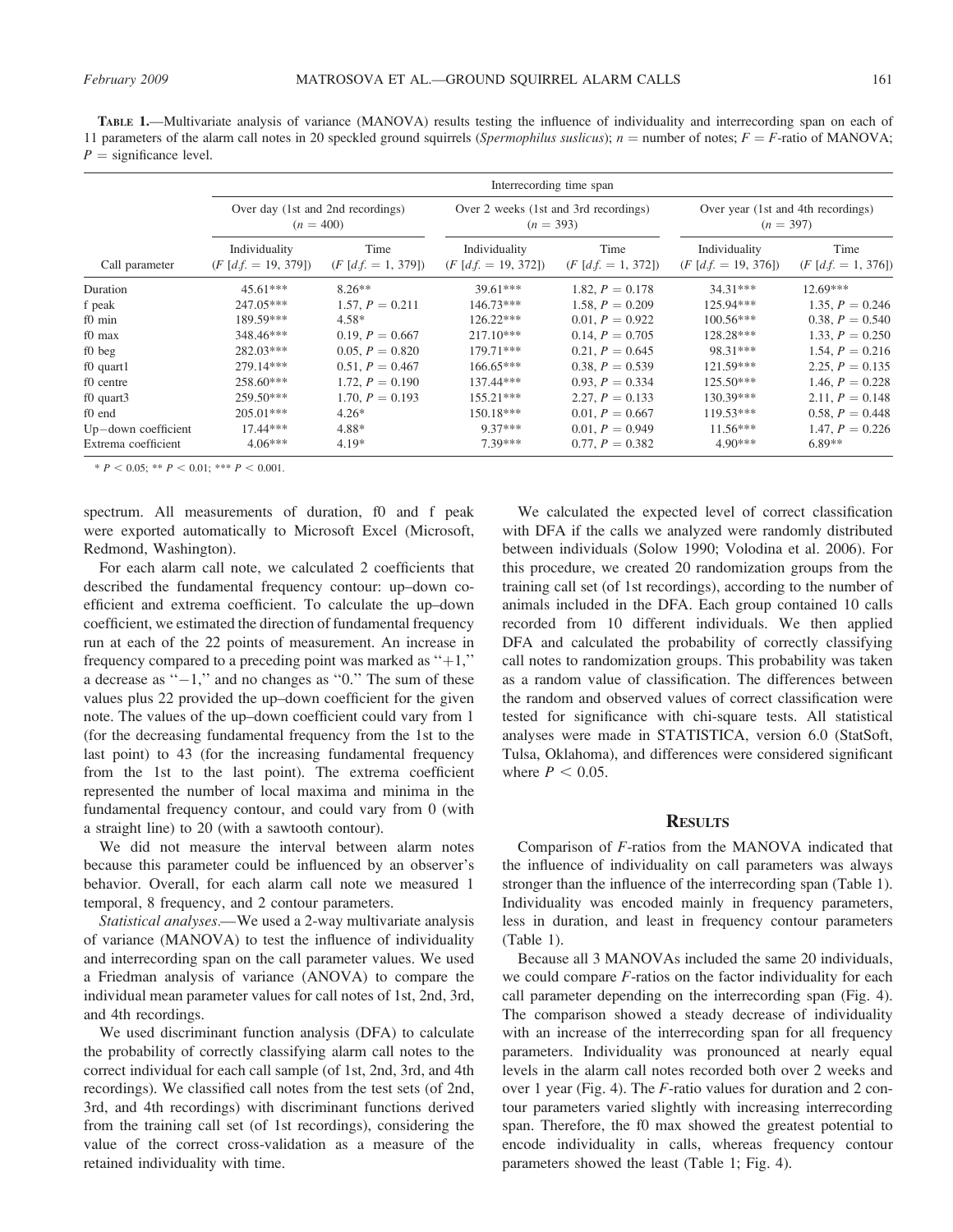

FIG. 4.—Multivariate analysis of variance F-ratio values on factor individuality for 11 parameters of the alarm call notes of 20 speckled ground squirrels (Spermophilus suslicus), depending on the interrecording span.

Friedman ANOVA showed that none of the call parameters measured changed over any period of time (Table 2). This suggests an absence of trends in the call parameter values over time. To verify these results, we added body mass into the analysis (Table 2) because body mass increases constantly after emergence from hibernation (this period coincides with interrecording span ''over 2 weeks''—Tchabovsky et al. 2005). As expected, Friedman ANOVA showed significant difference in body mass values (Table 2).

The DFA showed 91.5% correct assignment to individual for the training note set (1st recording), which significantly exceeded the random value (21.0%) calculated with the randomization procedure ( $\chi^2 = 199.11$ ,  $df = 1$ ,  $P < 0.001$ ). DFA applied separately to calls from the 2nd, 3rd, and 4th recordings showed similar high percentages of correct classification to individual: 90.0%, 90.2%, and 89.3% for the 2nd, 3rd, and 4th recordings, respectively (all differences between recordings were not significant, chi-square tests:  $P >$ 0.05; Fig. 5).

Cross-validation of notes from the test sets (from the 2nd, 3rd, and 4th recordings) with discriminant functions derived from the training note set (1st recording) showed a steady decline of correct assignment to individual with an increase of the interrecording span (Fig. 5). For call notes recorded over a day after the 1st recording, the correct assignment percentage falls abruptly from 91.5% to 54.0% (differences are significant,  $\chi^2$  = 69.06, d.f. = 1, P < 0.001). A further increase of the interrecording span from 1 day to 2 weeks showed a further

TABLE 2.—Friedman ANOVA results for the mean parameter values of the alarm call notes recorded from 20 speckled ground squirrels (Spermophilus suslicus) with different interrecording spans, and the comparative results for body masses of the same 20 speckled ground squirrels;  $P =$  significance level.

|                     |                       | Friedman ANOVA |
|---------------------|-----------------------|----------------|
| Call parameter      | $\chi^2$ <sub>3</sub> | P              |
| Duration            | 2.22                  | 0.529          |
| f peak              | 2.22                  | 0.528          |
| $f0 \text{ min}$    | 4.14                  | 0.247          |
| $f0$ max            | 3.24                  | 0.356          |
| f0 beg              | 4.02                  | 0.259          |
| f0 quart1           | 2.04                  | 0.564          |
| f0 centre           | 1.62                  | 0.655          |
| f0 quart3           | 3.66                  | 0.301          |
| f0 end              | 4.56                  | 0.207          |
| Up-down coefficient | 2.85                  | 0.415          |
| Extrema coefficient | 4.77                  | 0.189          |
| Body mass $(g)$     | 21.98                 | < 0.001        |

decrease of correct assignment, down to only 34.2% ( $\chi^2$  = 14.82,  $df = 1, P < 0.001$ ; Fig. 5). However, the percentages of correct classification for call notes recorded over 2 weeks (34.2%) and over 1 year (33.0%) did not differ significantly  $(\chi^2 = 0.02, d.f. = 1, P = 0.89; Fig. 5)$ . Nevertheless, for all cross-validation procedures, the percentage of correctly classified calls significantly exceeded the random value (over 1 day:  $\chi^2 = 45.07$ ,  $df = 1$ ,  $P < 0.001$ ; over 2 weeks:  $\chi^2 = 7.93$ ,  $df = 1, P < 0.01$ ; over 1 year:  $\chi^2 = 6.66, df = 1, P < 0.01$ .

Therefore, individuality of the alarm call notes falls abruptly already over 1 day and continues to fall through the 2 subsequent weeks. However, the low values achieved over 2 weeks were already comparable with those presented over 1 year, and a further decline did not occur. Nevertheless, some degree of



FIG. 5.—Mean percentages of the alarm call notes correctly classified to individual with discriminant (gray triangles) and crossvalidation (dark squares) analyses for 20 speckled ground squirrels (Spermophilus suslicus) examined. Significance level (P) shows results for comparison between correct assignment values for adjacent records (with chi-square test). Dashed line shows the random value of correct classification to individual, calculated with randomization procedure (see text for description).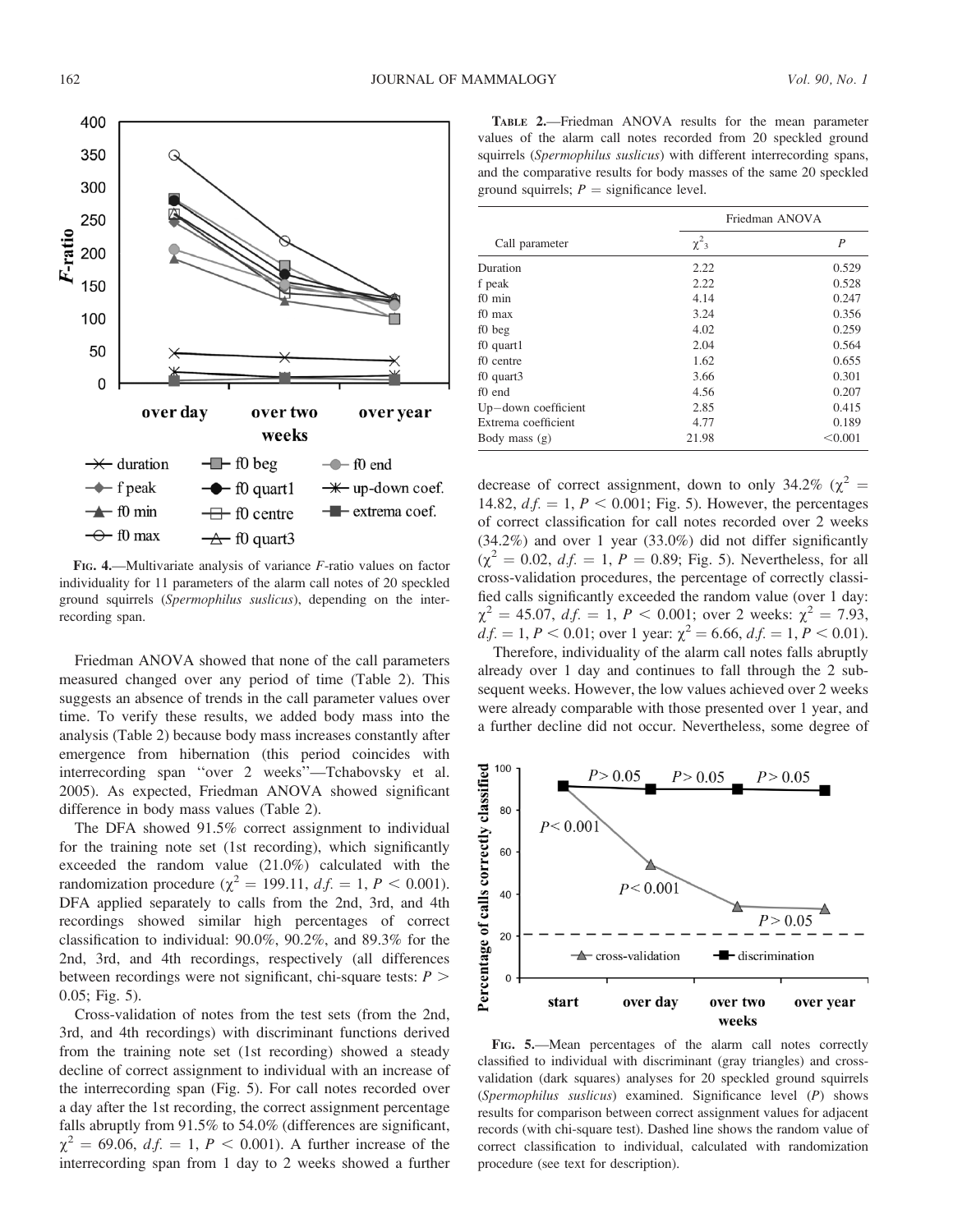TABLE 3.—Percentages of alarm call notes correctly classified to individual with discriminant function analysis (DFA) and cross-validation analyses for 20 speckled ground squirrels (Spermophilus suslicus);  $n =$  number of notes.

| Individual | <b>DFA</b><br>1st recording (start) |       | Cross-validation analysis  |       |                  |                              |                  |                             |  |
|------------|-------------------------------------|-------|----------------------------|-------|------------------|------------------------------|------------------|-----------------------------|--|
|            |                                     |       | 2nd recording (over 1 day) |       |                  | 3rd recording (over 2 weeks) |                  | 4th recording (over 1 year) |  |
|            | $\boldsymbol{n}$                    | $\%$  | $\boldsymbol{n}$           | $\%$  | $\boldsymbol{n}$ | $\%$                         | $\boldsymbol{n}$ | $\%$                        |  |
| Male 92    | 10                                  | 100.0 | 10                         | 0.0   | 10               | 0.0                          | 10               | 0.0                         |  |
| Female 100 | 10                                  | 100.0 | 10                         | 0.0   | 10               | 0.0                          | 10               | 20.0                        |  |
| Male 147   | 10                                  | 90.0  | 10                         | 100.0 | 10               | 90.0                         | 10               | 90.0                        |  |
| Male 153   | 10                                  | 100.0 | 10                         | 60.0  | 10               | 0.0                          | 10               | 0.0                         |  |
| Male 185   | 10                                  | 60.0  | 10                         | 80.0  | 10               | 10.0                         | 10               | 20.0                        |  |
| Female 191 | 10                                  | 100.0 | 10                         | 40.0  | 10               | 100.0                        | 10               | 100.0                       |  |
| Male 194   | 10                                  | 80.0  | 10                         | 70.0  | 10               | 0.0                          | 10               | 40.0                        |  |
| Male 201   | 10                                  | 80.0  | 10                         | 10.0  | 10               | 40.0                         | 10               | 0.0                         |  |
| Male 274   | 10                                  | 100.0 | 10                         | 90.0  | 10               | 0.0                          | 10               | 80.0                        |  |
| Male 284   | 10                                  | 100.0 | 10                         | 60.0  | 3                | 0.0                          | 10               | 10.0                        |  |
| Female 303 | 10                                  | 90.0  | 10                         | 60.0  | 10               | 60.0                         | 7                | 14.3                        |  |
| Female 315 | 10                                  | 100.0 | 10                         | 70.0  | 10               | 90.0                         | 10               | 0.0                         |  |
| Male 316   | 10                                  | 70.0  | 10                         | 80.0  | 10               | 50.0                         | 10               | 80.0                        |  |
| Female 319 | 10                                  | 90.0  | 10                         | 30.0  | 10               | 0.0                          | 10               | 30.0                        |  |
| Female 395 | 10                                  | 100.0 | 10                         | 40.0  | 10               | 10.0                         | 10               | 0.0                         |  |
| Male 404   | 10                                  | 90.0  | 10                         | 80.0  | 10               | 100.0                        | 10               | 0.0                         |  |
| Male 425   | 10                                  | 100.0 | 10                         | 50.0  | 10               | 80.0                         | 10               | 100.0                       |  |
| Male 427   | 10                                  | 100.0 | 10                         | 30.0  | 10               | 0.0                          | 10               | 0.0                         |  |
| Female 431 | 10                                  | 100.0 | 10                         | 80.0  | 10               | 0.0                          | 10               | 20.0                        |  |
| Female 432 | 10                                  | 80.0  | 10                         | 50.0  | 10               | 30.0                         | 10               | 50.0                        |  |
| Total      | 200                                 | 91.5  | 200                        | 54.0  | 193              | 34.2                         | 197              | 33.0                        |  |

individuality was retained in call notes, because even over 1 year percentages of correctly classified calls exceeded the random value.

The correct classification percentages for calls from the training set (1st recording) were very high and varied from 60% to 100% between individuals (Table 3). However, crossvalidation of call notes recorded even with the minimum interrecording span (over 1 day from the training set) showed that correct classification values exceeded the random value in only 17 of 20 animals (Table 3). The number of individuals showing percentages of correctly classified calls exceeding the random value decreased gradually with an increase of the interrecording span (Table 3) and on the whole corresponded to the gradual decrease of the mean percentage of correct classification (Fig. 5). Only for 3 males (m147, m316, and m425) could calls be distinguished from the total call sample with a high probability  $(\geq 50\%)$ , despite the interrecording span value. For all other individuals, call structures changed substantially with time, and they were not distinguishable from the total call sample (Table 3; Fig. 6).



FIG. 6.—Spectrogram of the alarm call notes recorded from 4 speckled ground squirrels (Spermophilus suslicus) during 4 different captures with live traps, separated with time spans of 1 day, 2 weeks, and 1 year. A) Two individuals showing stable call structures. B) Two individuals showing unstable call structures.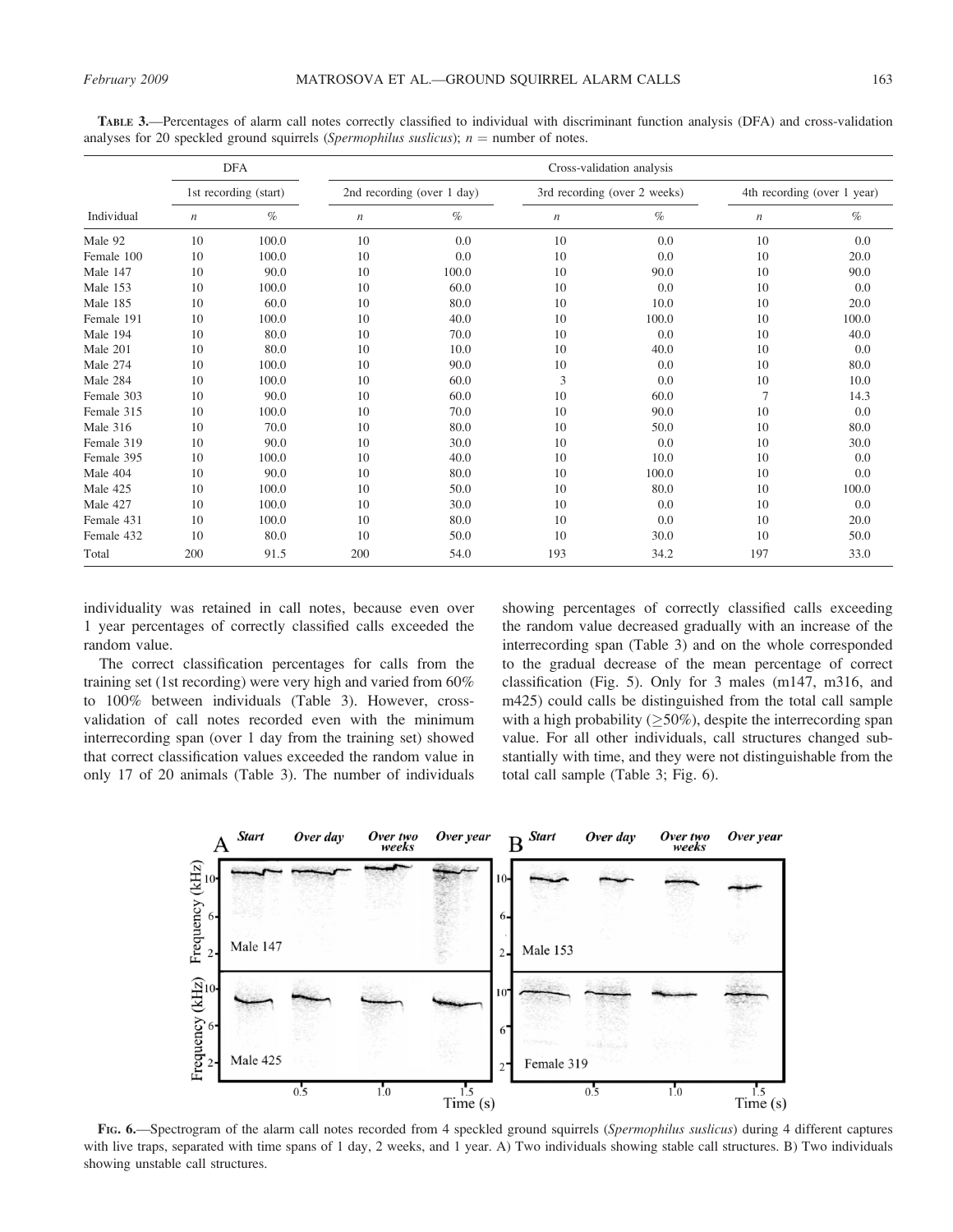# **DISCUSSION**

Our study showed that the alarm call notes of individual speckled ground squirrels were very similar within recordings, providing high momentary (within 1 alarm call series) individuality. Between recordings, calls of the same individual differed noticeably, showing a strong decrease in individuality with an increase in time span. This decrease in individuality was so abrupt that the levels of correct assignment to individual over 2 weeks did not differ significantly from those compared over 1 year. Nevertheless, even the lowest values were higher than a random value.

Examination of our data only partly supports the caller's reliability hypothesis for the speckled ground squirrel, because its implicit assumption of stable individual identity was not fulfilled. Given that there is little difference between sexes in the structure of alarm call notes (Volodin 2005) and lack of age differences in fundamental frequency of the notes (Matrosova et al. 2007), speckled ground squirrels are unlikely to be able to estimate a caller's reliability on the basis of long-term individual vocal identity (see also Blumstein 2007). However, speckled ground squirrels did show high short-term individuality in alarm calls. Because individuals in groups are likely to interact on a daily basis, they may be able to update changes in the call structure of different group members. Thus, short-term stability may be sufficient to ensure individual recognition between kin and neighbors.

High momentary (within a series) individuality in the calls of speckled ground squirrels could provide information on the urgency of response to a predator's presence. Calls from multiple callers should evoke a more urgent response than calls from a single caller. Such a mechanism appears to function in yellow-bellied marmots and Richardson's ground squirrels (Blumstein et al. 2004; Sloan and Hare 2006), and has been confirmed via computer modeling (Beauchamp and Ruxton 2007). Most likely, the high momentary individuality of alarm calls allows speckled ground squirrels to estimate the number of callers producing alarms simultaneously.

For speckled ground squirrels, there are only 2 short periods of the aboveground activity period when supporting individuality in calls and call-based personalized relations may be adaptive. The 1st is the breeding period, lasting about 2 weeks just after females emerge from hibernation, when males compete for mates and establish dominant–subordinate social relations (Lobkov 1999; Titov 2003a). Individual identification of a caller by its alarm call may help males to escape aggressive encounters and lower the risk of injury. The 2nd period (approximately 1 month long) is between juvenile emergence from the natal burrow and juvenile dispersal (Lobkov 1999; Titov 2003b). Selective response to calls of juveniles and enhanced calling rate in females whose litters recently emerged to the surface can represent some kind of parental care, supported by kin selection, as has been reported for yellow-bellied marmots (Blumstein and Daniel 2004; Blumstein et al. 1997).

Speckled ground squirrels are small-sized sciurids, living in tall, dense grasses (Lobkov 1999; Tchabovsky 2005) that limit their visibility within a month after they emerge from hibernation. Poor visibility prevents the listener from distinguishing callers visually and thus evaluating their potential reliability from visual identification. Such limited visibility could decrease the range of predator detection by squirrels, which should increase the response of individuals to any alarm calls because the costs of ignoring the threat are very high. However, responding urgently to any anonymous caller does not mean that alarm calling is perfectly altruistic; evidence from other Spermophilus supports the hypothesis that callers warn closely related philopatric kin (Sherman 1981). Therefore, despite the potential for speckled ground squirrel alarm calls to encode individual identity, selection pressures may not support the long-term sustainability of well-expressed individuality in the alarm calls.

At the same time, some degree of individuality above the random value was still present even after 1 year. These data are consistent with the finding that European ground squirrels (Spermophilus citellus) discriminate after hibernation between odors of familiar and nonfamiliar conspecifics (Millesi et al. 2001) and overwintered Belding's ground squirrels discriminate between odors of littermates and familiar nonkin (Mateo and Johnston 2000). Retention of vocal individuality also may promote the restoration of individual social relations after hibernation.

Unstable vocal identity also has been reported for other mammals and birds. The ''boom'' calls of wild male great bitterns (Botaurus stellaris) were stable within a day, but not over 2 weeks (Puglisi and Adamo 2004). Wild male common loons (Gavia immer) that switched their territories between years also changed their individually distinctive ''yodel'' calls (Walcott et al. 2006). Both wild and captive bald eagles (Haliaeetus leucocephalus) lacked stable features in chatter calls either within or between years (Eakle et al. 1989). The 2-syllable calls of captive male red-breasted geese (Branta ruficollis) and the barks of domestic dogs (Canis familiaris) varied among individuals in between-year stability (Chulkina et al. 2006; Volodin et al. 2007). The ''phee'' calls of a few captive marmoset species were unstable due to changes in social surrounding (Jones et al. 1993; Rukstalis et al. 2003; Snowdon and Elowson 1999) and over time (Jorgensen and French 1998). In contrast, the ''hoot'' calls of captive male eagle owls (Bubo bubo) were stable between years (Lengagne 2001). For free-living mammals, stable calls were reported for a single male blue monkey (Cercopithecus mitis—Butynski et al. 1992) and for a single male fallow deer (Dama dama— Reby et al. 1998). Our study is the 1st on a free-living mammal where the short- and long-term stabilities of individual features were examined in a representative call sample.

Collecting alarm calls produced toward humans from live traps enabled us to gather repeated alarm calls from the same individuals over a prolonged time period. Humans are commonly used to provoke alarm calling in sciurids (e.g., Koshev and Pandourski 2008; McCowan and Hooper 2002; Slobodchikoff et al. 1991). Factors in our study that could potentially influence the alarm call structure include human individuality (personal dress, movement, etc.) and the height of the grass (visibility). An influence of human dress on alarm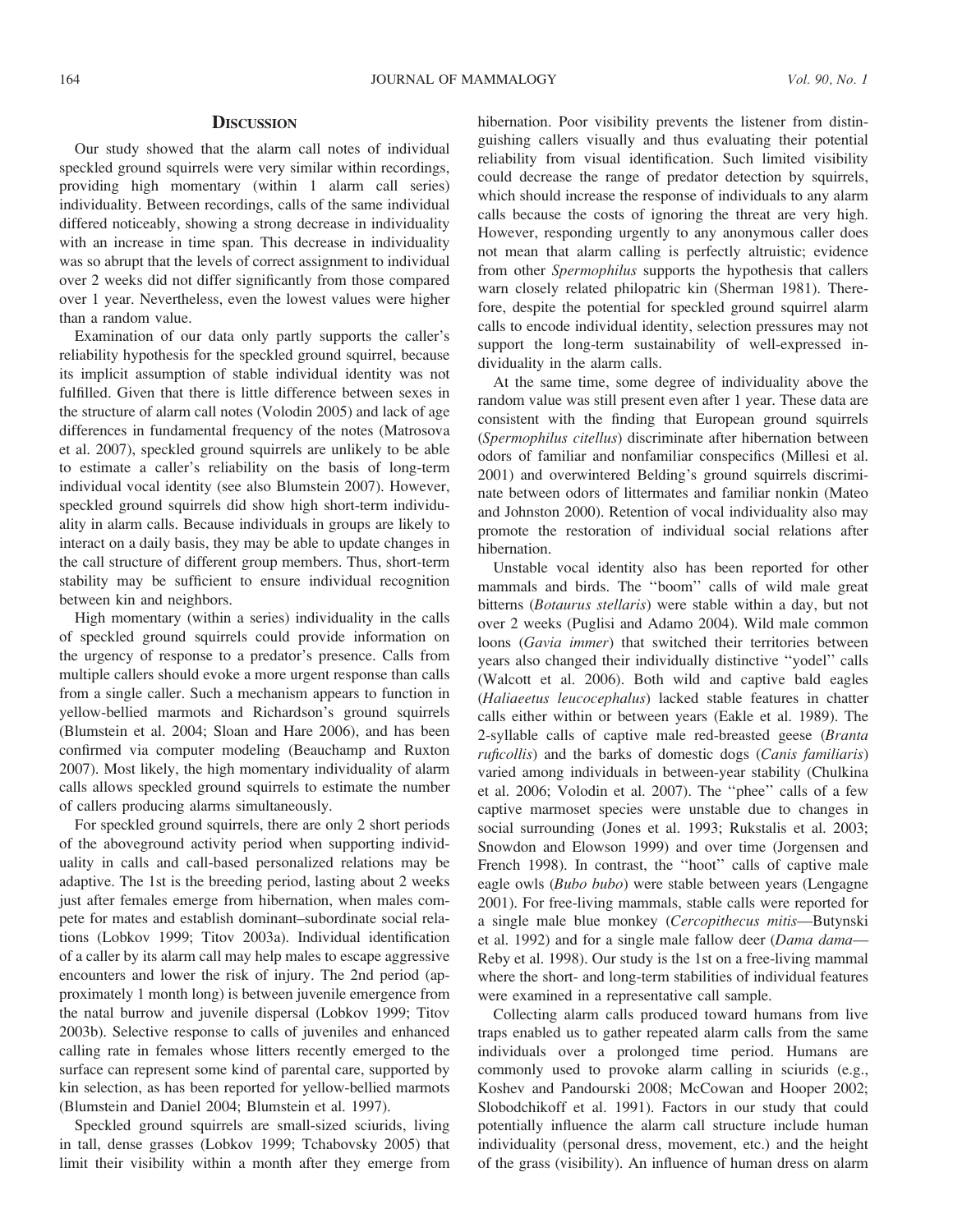call structure has been reported for black-tailed (Cynomys ludovicianus) and Gunnison's (C. gunnisoni) prairie dogs (Frederiksen and Slobodchikoff 2007; Slobodchikoff et al. 1991). In our study, to minimize the impact of these factors on our results, we limited the number of humans present to 2, and both researchers dressed in camouflage. Although the 1st and 2nd recordings for each individual speckled ground squirrel were always made by the same human collector, variation in alarm call structure did occur between recordings, being stable in some individuals and unstable in others. We did not find any directional trends in individual alarm call characteristics with vegetation growth from the 1st to the 3rd recording, whereas for Gunnison's prairie dogs, the influence of vegetation height has been shown to influence call characteristics (Perla and Slobodchikoff 2002).

Examination of our data indicates that the alarm calls of speckled ground squirrels show high individual distinctiveness within a recording and are consistent with those reported for other sciurid species (Blumstein and Munos 2005; McCowan and Hooper 2002; Nikol'skii and Suchanova 1994). This result suggests that caller's individuality, along with other factors such as predator characteristics, may be responsible for differences in alarm call characteristics observed between different animal samples and between different recordings.

#### **ACKNOWLEDGMENTS**

We thank S. A. Shilova, A. V. Tchabovsky, L. E. Savinetskaya, O. N. Shekarova, and A. F. Babitsky for collaboration in the field; M. M. Nagaylik, L. O. Doronina, D. I. Volodina, and A. I. Volodin for help with data collection; and C. Unck for correction of English. J. F. Hare, A. A. Nikol'skii, V. S. Lebedev, O. A. Filatova, N. A. Vasilieva, V. V. Borisov, and A. F. Babitsky provided helpful comments and advice. This study was supported by the Russian Foundation for Basic Research (grant 06-04-48400). Finally, we thank J. Waterman and 2 anonymous referees for their constructive and inspiring comments.

### LITERATURE CITED

- BABITSKY, A. F., A. V. TCHABOVSKY, AND L. E. SAVINETSKAYA. 2006. Reproductive costs in females of speckled ground squirrel (Spermophilus suslicus Guld., 1770). Bulletin of Moscow Society of Nature Explorers, Department of Biology 111(5):80–84.
- BEAUCHAMP, G., AND G. D. RUXTON. 2007. False alarm and the evolution of antipredator vigilance. Animal Behaviour 74:1199– 1206.
- BLUMSTEIN, D. T. 2007. The evolution of alarm communication in rodents: structure, function, and the puzzle of apparently altruistic calling in rodents. Pp. 317–327 in Rodent societies (J. O. Wolff and P. W. Sherman, eds.). University of Chicago Press, Chicago, Illinois.
- BLUMSTEIN, D. T., AND J. C. DANIEL. 2004. Yellow-bellied marmots discriminate among the alarm calls of individuals and are more responsive to the calls from juveniles. Animal Behaviour 68:1257– 1265.
- BLUMSTEIN, D. T., AND O. MUNOS. 2005. Individual, age and sexspecific information is contained in yellow-bellied marmot alarm calls. Animal Behaviour 69:353–361.
- BLUMSTEIN, D. T., J. STEINMETZ, K. B. ARMITAGE, AND J. C. DANIEL. 1997. Alarm calling in yellow-bellied marmots: II. The importance of direct fitness. Animal Behaviour 53:173–184.
- BLUMSTEIN, D. T., L. VERNEYRE, AND J. C. DANIEL. 2004. Reliability and the adaptive utility of discrimination among alarm callers. Proceedings of the Royal Society of London, B. Biological Sciences 271:1851–1857.
- BUTYNSKI, T., C. A. CHAPMAN, L. J. CHAPMAN, AND D. WEARY. 1992. Use of male blue monkey pyow calls for long-term individual identification. American Journal of Primatology 28:183–190.
- CHARRIER, I., N. MATHEVON, AND P. JOUVENTIN. 2002. How does a fur seal mother recognize the voice of her pup? An experimental study of Arctocephalus tropicalis. Journal of Experimental Biology 205:603–612.
- CHENEY, D. L., AND R. M. SEYFARTH. 1988. Assessment of meaning and the detection of unreliable signals in vervet monkeys. Animal Behaviour 36:477–486.
- CHULKINA, M. M., I. A. VOLODIN, AND E. V. VOLODINA. 2006. Individual, intersexual and interbreed variability in dog Canis familiaris (Carnivora, Canidae) barks. Zoologicheskii Zhurnal 85:544–555.
- CONNER, D. A. 1985. The function of the pika short call in individual recognition. Zeitschrift für Tierpsychologie 67:131-143.
- EAKLE, W. L., R. W. MANNAN, AND T. G. GRUBB. 1989. Identification of individual breeding bald eagles by voice analysis. Journal of Wildlife Management 53:450–455.
- FITCH, W. T., AND M. D. HAUSER. 2002. Unpacking "honesty": vertebrate vocal production and the evolution of acoustic signals. Pp. 65–137 in Acoustic communication, Springer handbook of auditory research (A. Simmons, R. R. Fay, and A. N. Popper, eds.). Springer, Berlin, Germany.
- FREDERIKSEN, J. K., AND C. N. SLOBODCHIKOFF. 2007. Referential specificity in the alarm calls of the black-tailed prairie dog. Ethology Ecology & Evolution 19:87–99.
- FROMMOLT, K.-H., M. E. GOLTSMAN, AND D. W. MACDONALD. 2003. Barking foxes, Alopex lagopus: field experiments in individual recognition in territorial mammal. Animal Behaviour 65:509–518.
- GANNON, W. L., R. S. SIKES, AND THE ANIMAL CARE AND USE COMMITTEE OF THE AMERICAN SOCIETY OF MAMMALOGISTS. 2007. Guidelines of the American Society of Mammalogists for the use of wild mammals in research. Journal of Mammalogy 88:809–823.
- HANSON, M. T., AND R. G. COSS. 1997. Age differences in the response of California ground squirrels (Spermophilus beecheyi) to avian and mammalian predators. Journal of Comparative Psychology 111:174–184.
- HANSON, M. T., AND R. G. COSS. 2001. Age differences in the response of California ground squirrels (Spermophilus beecheyi) to conspecific alarm calls. Ethology 107:259–275.
- HARE, J. F. 1998. Juvenile Richardson's ground squirrels, Spermophilus richardsonii, discriminate among individual alarm callers. Animal Behaviour 55:451–460.
- HARE, J. F., AND B. A. ATKINS. 2001. The squirrel that cried wolf: reliability detection by juvenile Richardson's ground squirrels (Spermophilus richardsonii). Behavioral Ecology and Sociobiology 51:108–112.
- INSLEY, S. J., A. V. PHILLIPS, AND I. CHARRIER. 2003. A review of social recognition in pinnipeds. Aquatic Mammals 29:181–201.
- JONES, B. S., D. H. R. HARRIS, AND C. K. CATCHPOLE. 1993. The stability of the vocal signature in phee calls of the common marmoset Callithrix jacchus. American Journal of Primatology 31:67–75.
- JORGENSEN, D. D., AND J. A. FRENCH. 1998. Individuality but not stability in marmoset long calls. Ethology 104:729–742.
- KOSHEV, Y., AND I. PANDOURSKI. 2008. Structure and variability of alarm calls of European ground squirrel (Rodentia: Spermophilus citellus L. 1766) from west Bulgaria. Acta Zoologica Bulgarica 60:99–105.